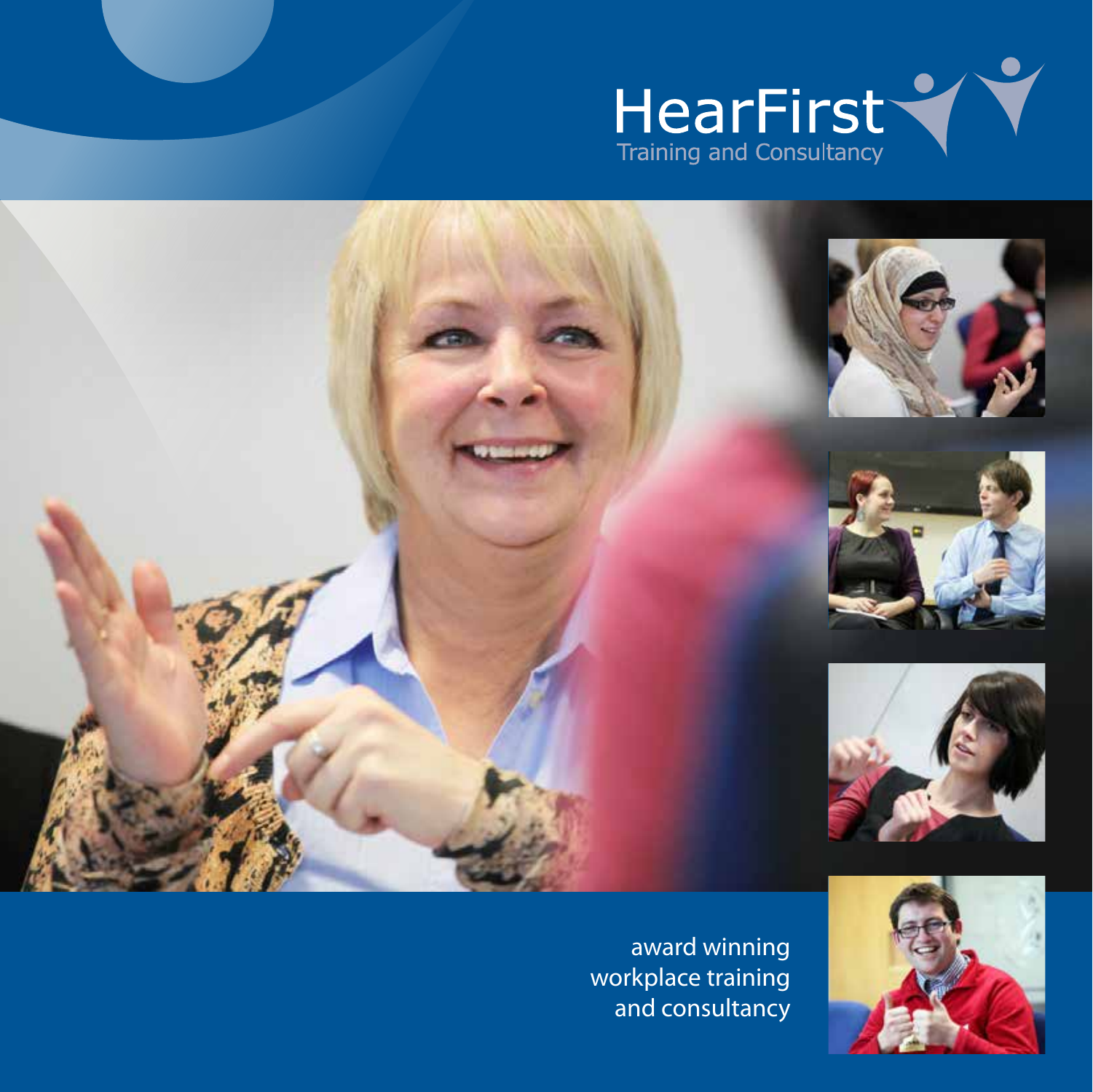#### Introduction

HearFirst is an award winning provider of workplace training and consultancy. Our areas of work are equality and diversity with added expertise on many disability related topics.

#### **"Our aim is to deliver training that results in real changes being made for real people."**

The company was established in 2002 and has grown to become one of the most pioneering training and consultancy providers in the UK.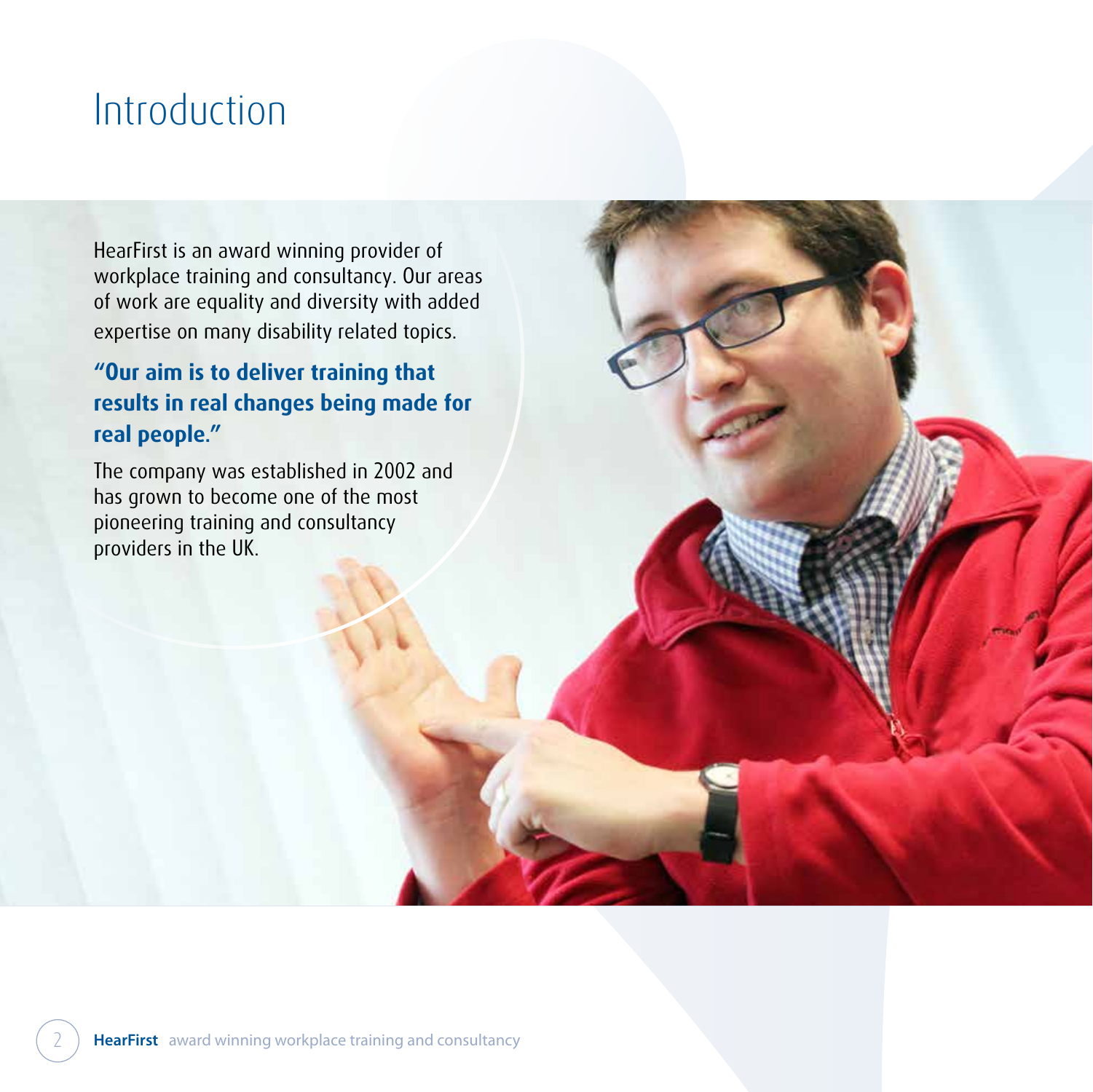## **Contents**

| <b>About us</b>                               | 4  |
|-----------------------------------------------|----|
| <b>Awards, memberships and accreditations</b> | 6  |
| A few of our clients                          | 7  |
| <b>Training and consultancy options</b>       | 8  |
| <b>Topics:</b>                                |    |
| <b>Equality and Diversity</b>                 | 10 |
| Disability Equality and Awareness             | 11 |
| British Sign Language                         | 13 |
| Fun Signing                                   | 14 |
| <b>Deaf Awareness</b>                         | 16 |
| <b>Visual Awareness</b>                       | 17 |
| Deafblind Awareness                           | 18 |
| Makaton                                       | 19 |
| <b>Mental Health Awareness</b>                | 20 |
| <b>Complex Rare Diseases</b>                  | 21 |
| <b>Why choose HearFirst?</b>                  | 23 |
| Contact us                                    | 24 |





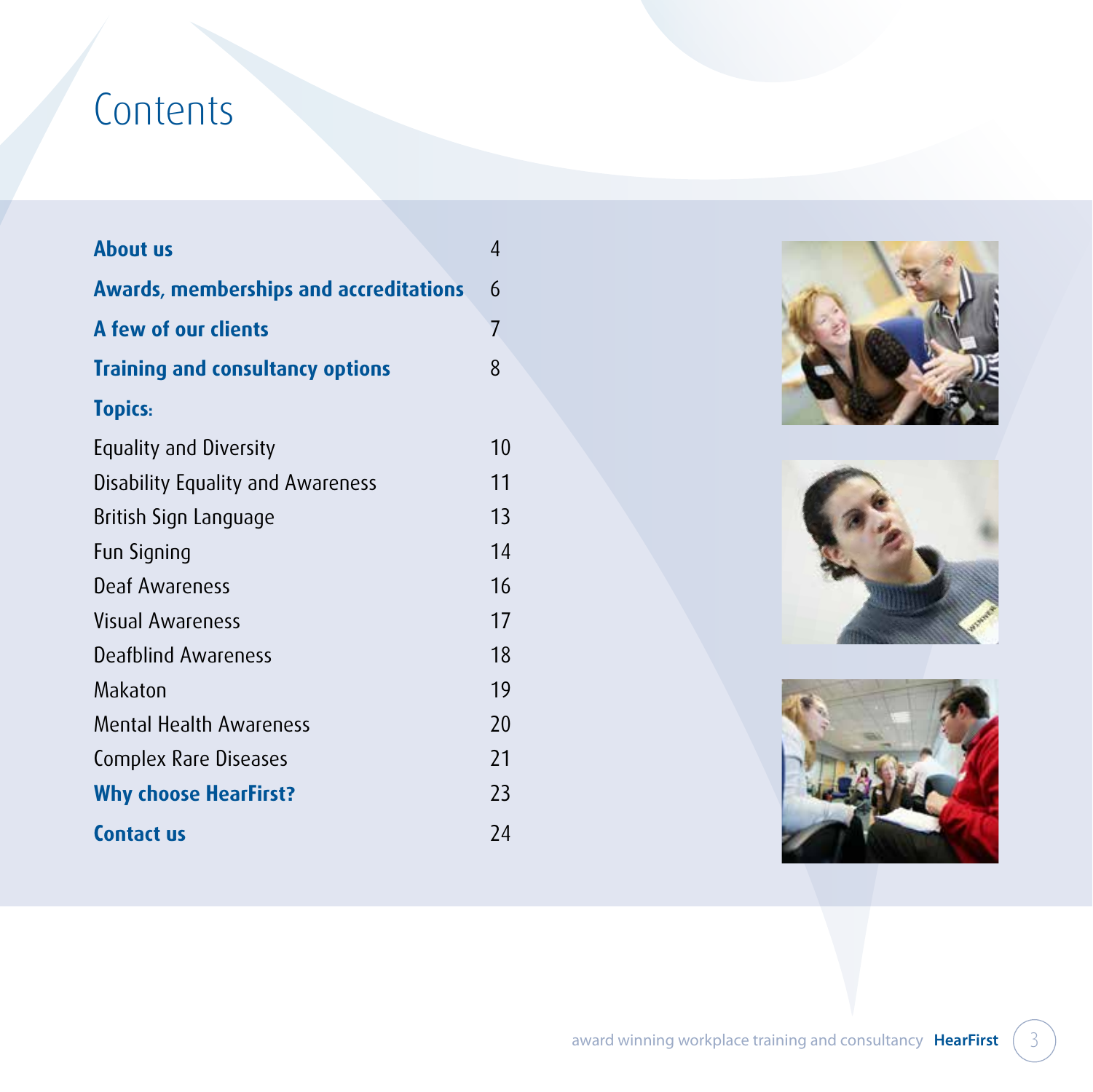#### About us



#### **Message from Julie Ryder, Founder and Director of HearFirst**

I lost my hearing when I was in my 20's. After the initial trauma and adjustment, I wanted to train, educate and encourage service providers to consider the needs of disabled people. In many cases, it is a question of changing attitudes to change behaviour.

Since 2002 our specialist team has been delivering accredited or certificated training and consultancy that's practical, informative, thought provoking and lively.

All HearFirst tutors are fully qualified and skilled with many years experience training adults in further and higher education, schools, businesses and the community. We all follow the same professional ethos and encourage a positive, can–do attitude to motivate people to change what they do.

We are passionate about achieving our goals and providing quality, inspiring and innovative Awareness and Equality training / consultancy.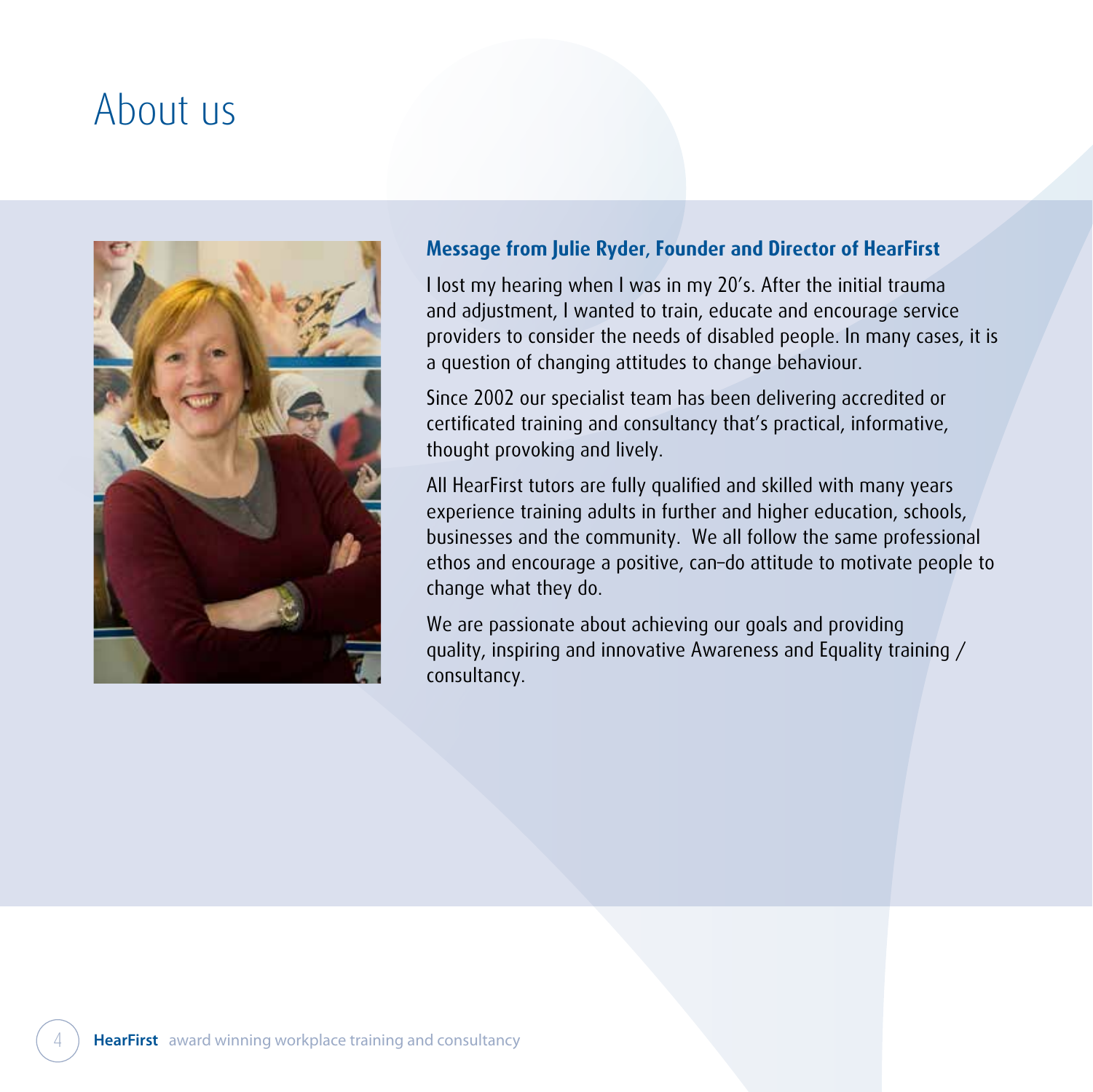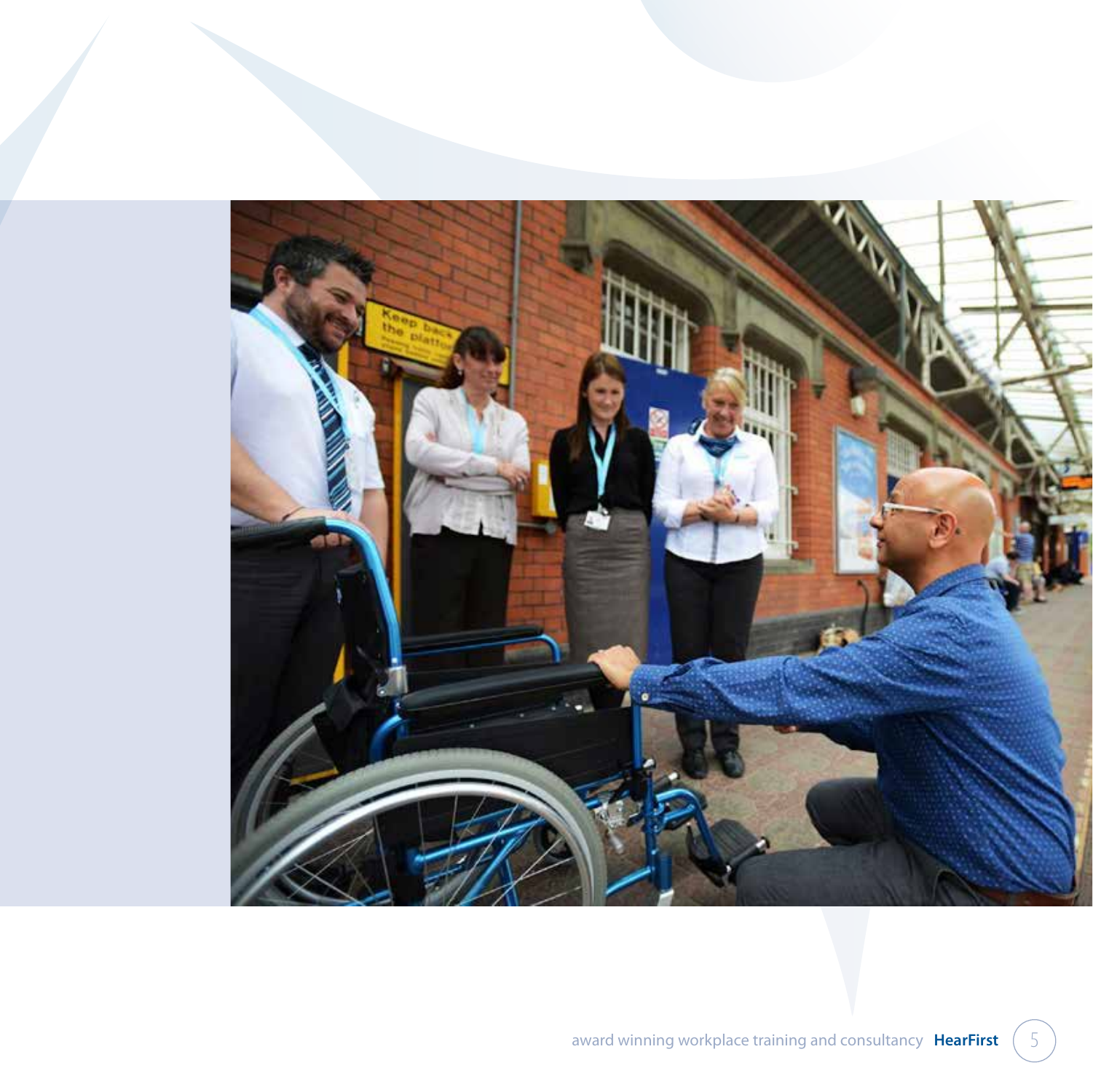## Awards, Accreditations & Memberships

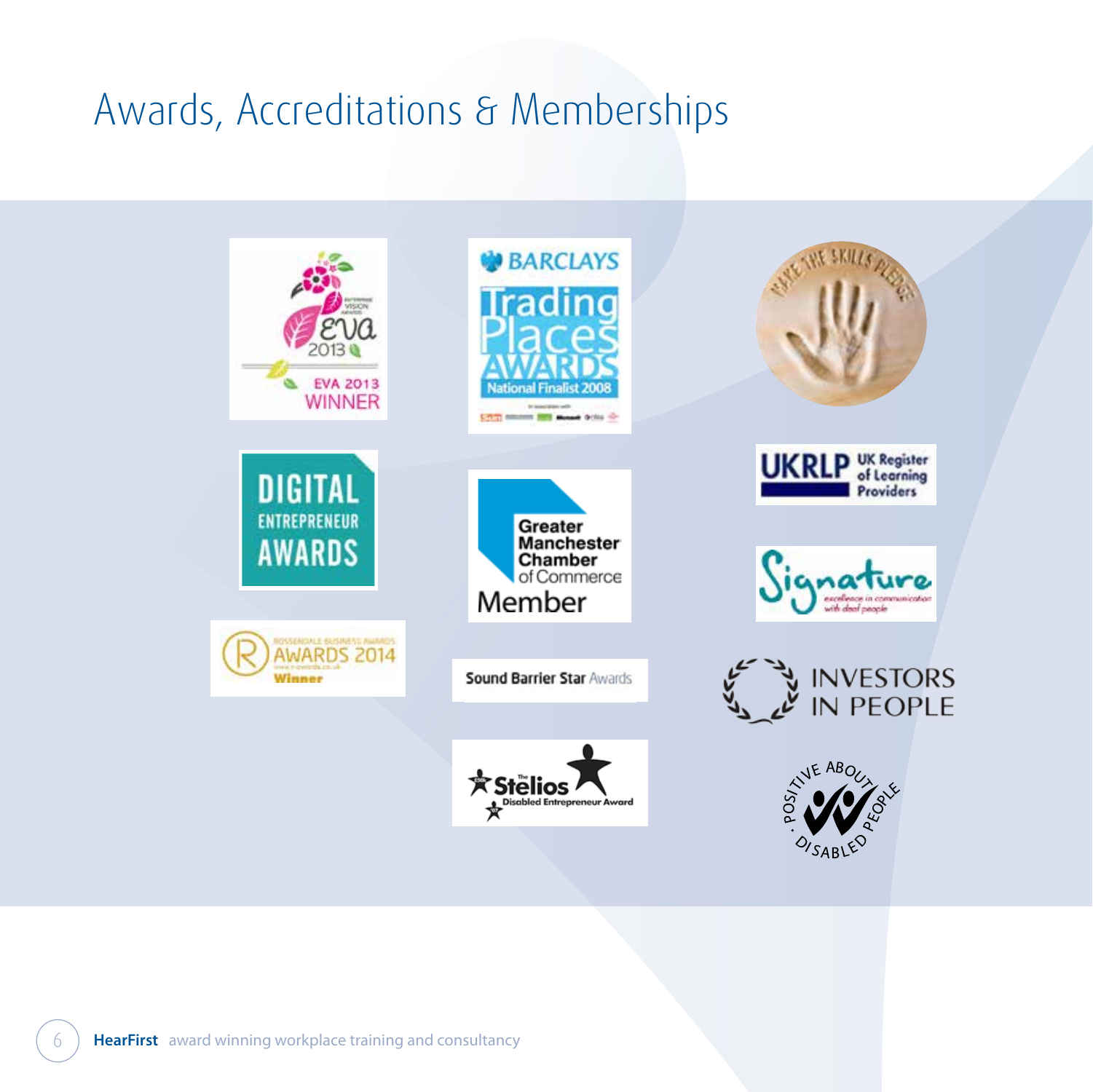### A few of our clients

Our large client base includes local authorities, housing associations, schools, colleges and universities, museums, libraries and galleries, the NHS, community groups and commercial organisations.

Our clients include:

Houses of Parliament BBC Royal Mail David Lloyd Leisure Essex Coalition of Disabled People Great Places Housing Group Together Housing Manchester Metropolitan University Bucks Student Union Imperial War Museum North Saracens Sports Foundation Keepmoat



Housing Quality Network Whitworth Art Gallery Ethical Property Company Manchester Growth Company Southway Housing The Dukes

Langley House Trust Chiltern Railways Salford NHS Trust Manchester City Council Creative Support Birmingham Museums and Galleries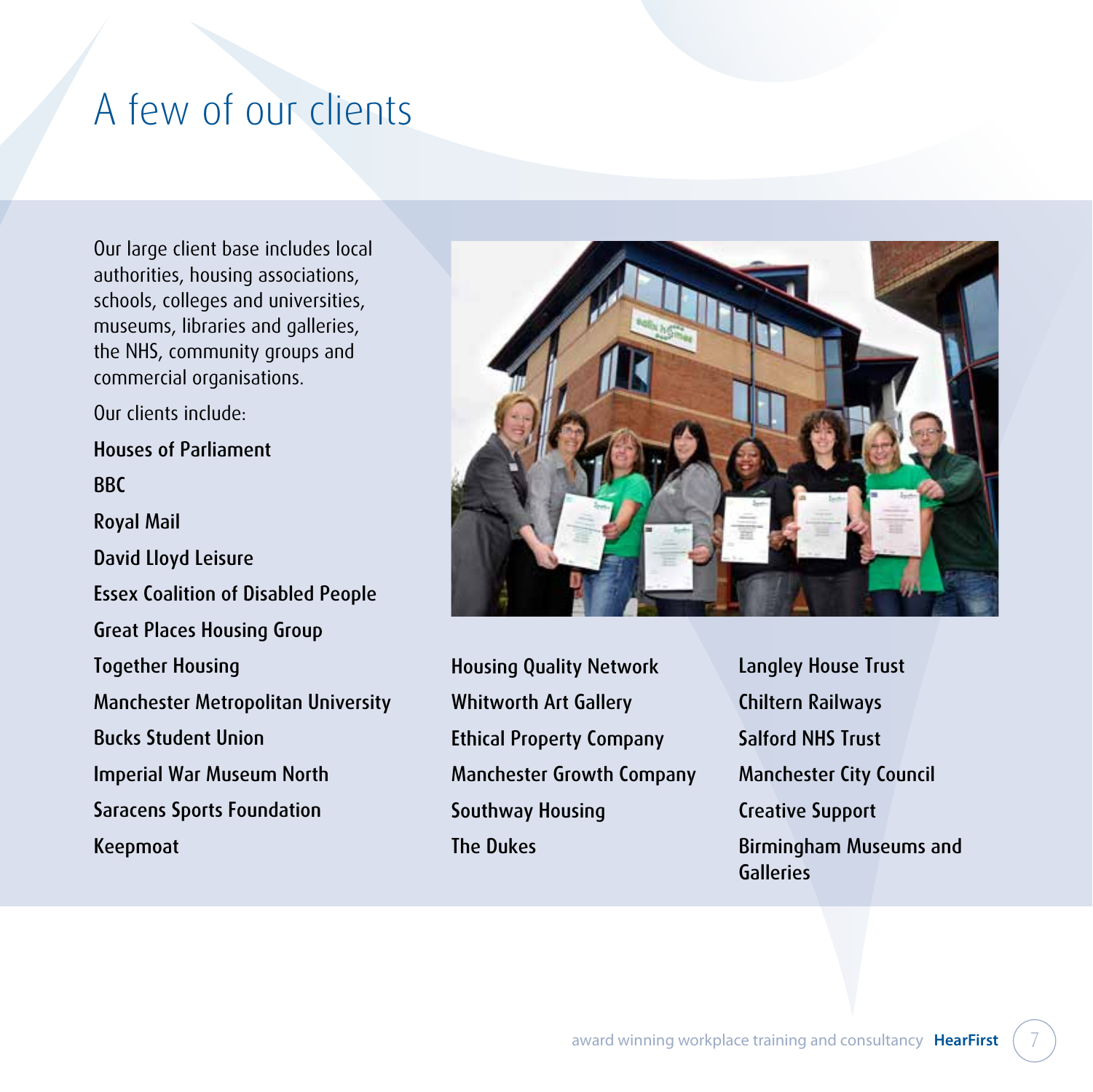## Training and consultancy options

Our training courses are ideal for everyone involved in your organisation e.g. managers, employees, board members, volunteers and tenants etc. Many courses are also suitable for students or school groups.

#### **We come to you**

- All of our courses can be delivered in-house to any organisation in the UK.
- Full, half day or short bite sized training available on days and times to suit you.
- We'll work with you and your budget to do as much as we can for the funds you have available.
- We can include added focus on particular areas of need.
- Course organisers are provided with post course feedback. Additional evaluation methods can be provided upon request.
- Carousel days: have several bite-sized sessions running simultaneously.

#### **You come to us**

We deliver several open courses at a variety of venues throughout the UK each year. Full details are on our website.

#### **Our courses**

- Our materials are available in several accessible formats.
- We use a variety of techniques to engage all learners at all levels.
- Handouts and certificates are included.
- We provide a helpline service for questions cropping up later on.
- Typically, each course is delivered to around 15 people.
- We use two tutors for many of our courses.
- All course outlines are available to download from our website.

#### **Bespoke services including consultancy**

We can use our expertise in lots of different ways and regularly undertake one off projects. Please contact us with your requirements.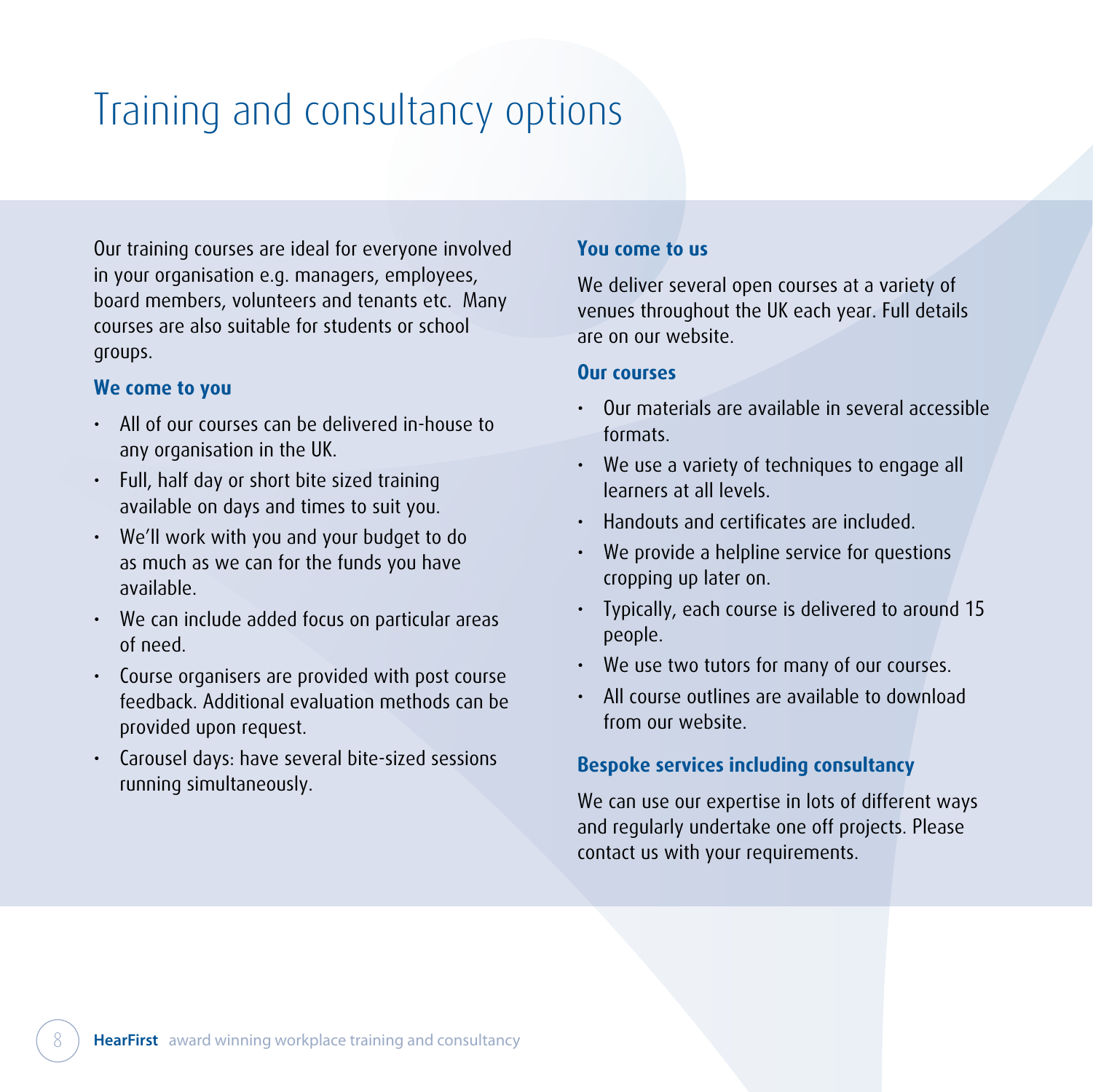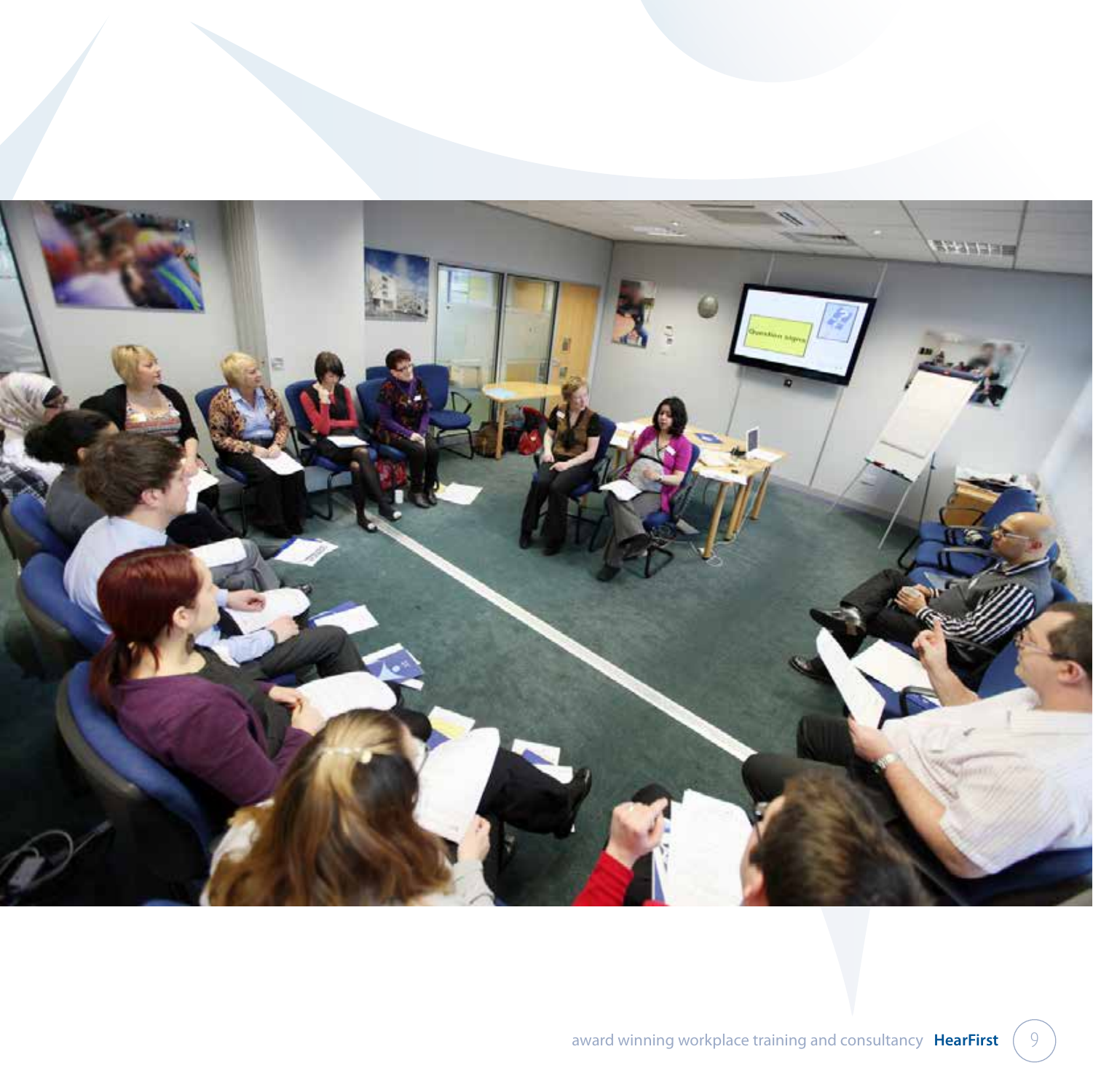#### Equality & Diversity

# <u>U</u>

**We recently ran a programme of seven E & D courses and they were a brilliant success. All the staff came out of the sessions feeling like they'd learnt a lot and enjoyed it too. One person said it was the best course she'd ever been on.**

Ben Rimmer, HR Advisor and Course Organiser at Manchester Museum of Science and Industry



Learn about the Equality Act 2010 and the nine protected characteristics plus how it affects people in their own role e.g. as an employee, volunteer, service provider/user. Although this training is considered mandatory in many organisations, our training courses are renowned to be very popular, highly participatory and engaging.

- Full or half day interactive face to face training courses plus shorter bite sized sessions.
- Bespoke/tailored content with optional focus on any of the nine protected characteristics.
- Training is tailored to suit specific job roles e.g. E&D for trades or embedding E&D into the curriculum.
- Consultancy.
- Post course support.
- Intranet resources e.g. information, quizzes and real life stories.
- Lively, focused content for internal newsletters.
- Holding online discussions.
- Present at workshops or other staff events.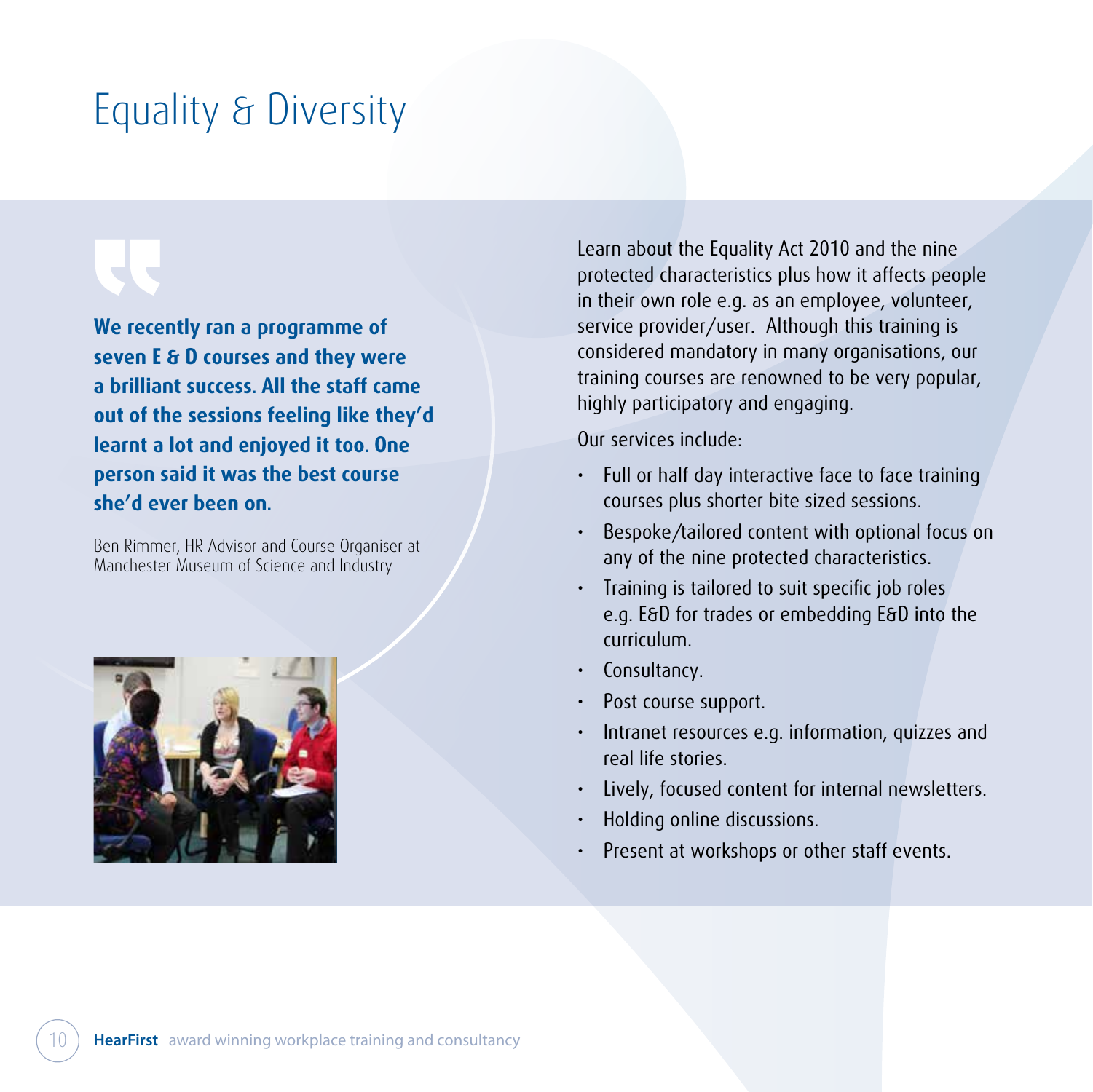## Disability Equality & Awareness

Feel more confident and professional around people with disabilities. Learn what disability means, what words to use and understand the Equality Act in relation to disability. Take away a wealth of useful tips for 'good practice' in the workplace. Experience our interesting blend of theory and fun interaction. Tutors for this course are D/deaf or disabled themselves. All courses explore the social and medical models of disability.

Our services include:

- Full or half day interactive face to face training courses plus shorter bite sized sessions.
- Bespoke/tailored content e.g. working with a colleague with a disability.
- Consultancy.
- Post course support.
- Intranet resources e.g. information, quizzes and real life stories.
- Lively, focused content for internal newsletters.
- Holding online discussions.
- Present at workshops or other staff events.

**It updated my knowledge on disability and helped me to look at different ways in which I can help people with disabilities live more fulfilled lives. Also my focus has moved from what disabled people cannot do to what they can achieve if the resources / aids are provided.**

> Neighbourhood Officer, Great Places Housing Group

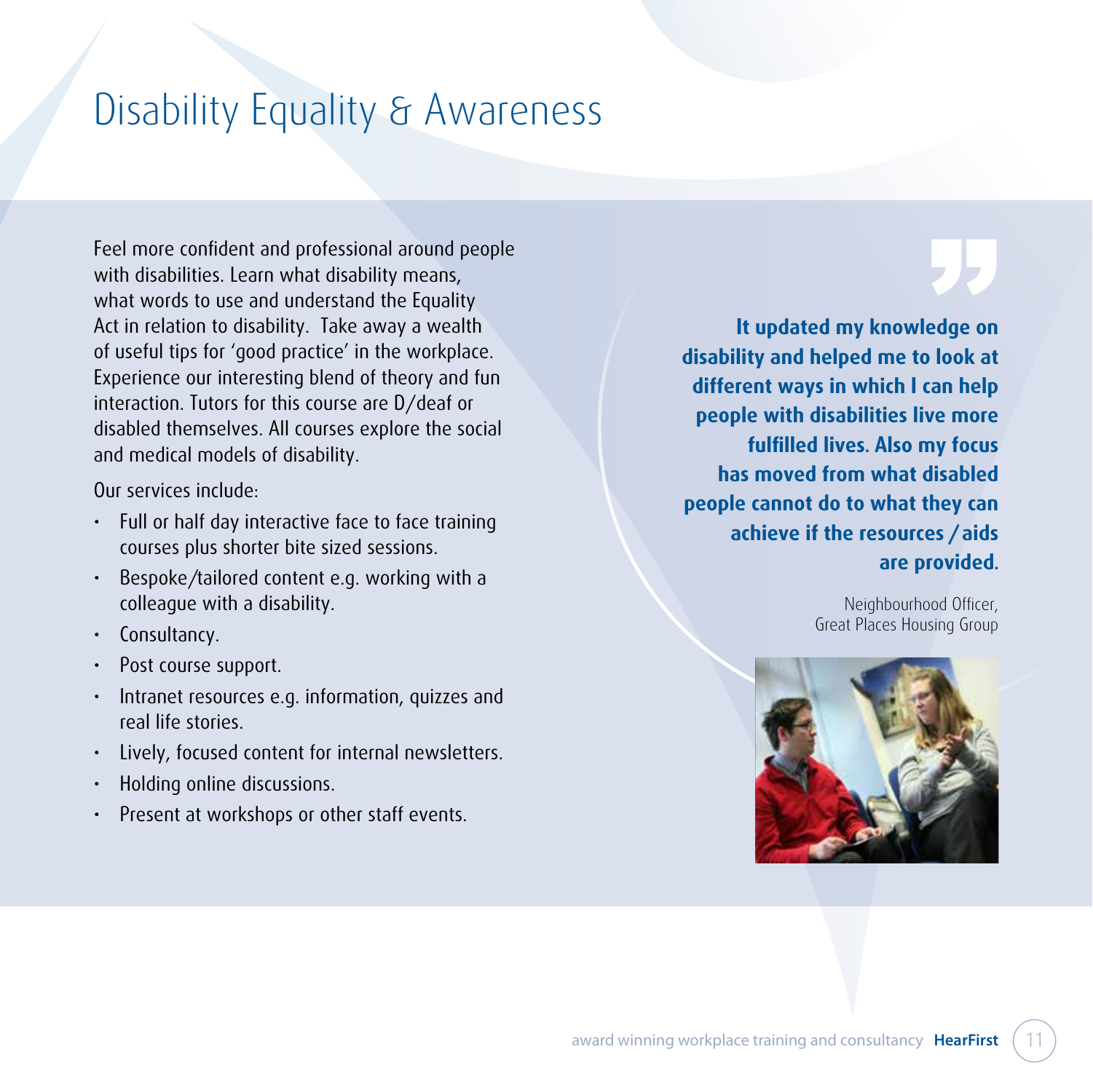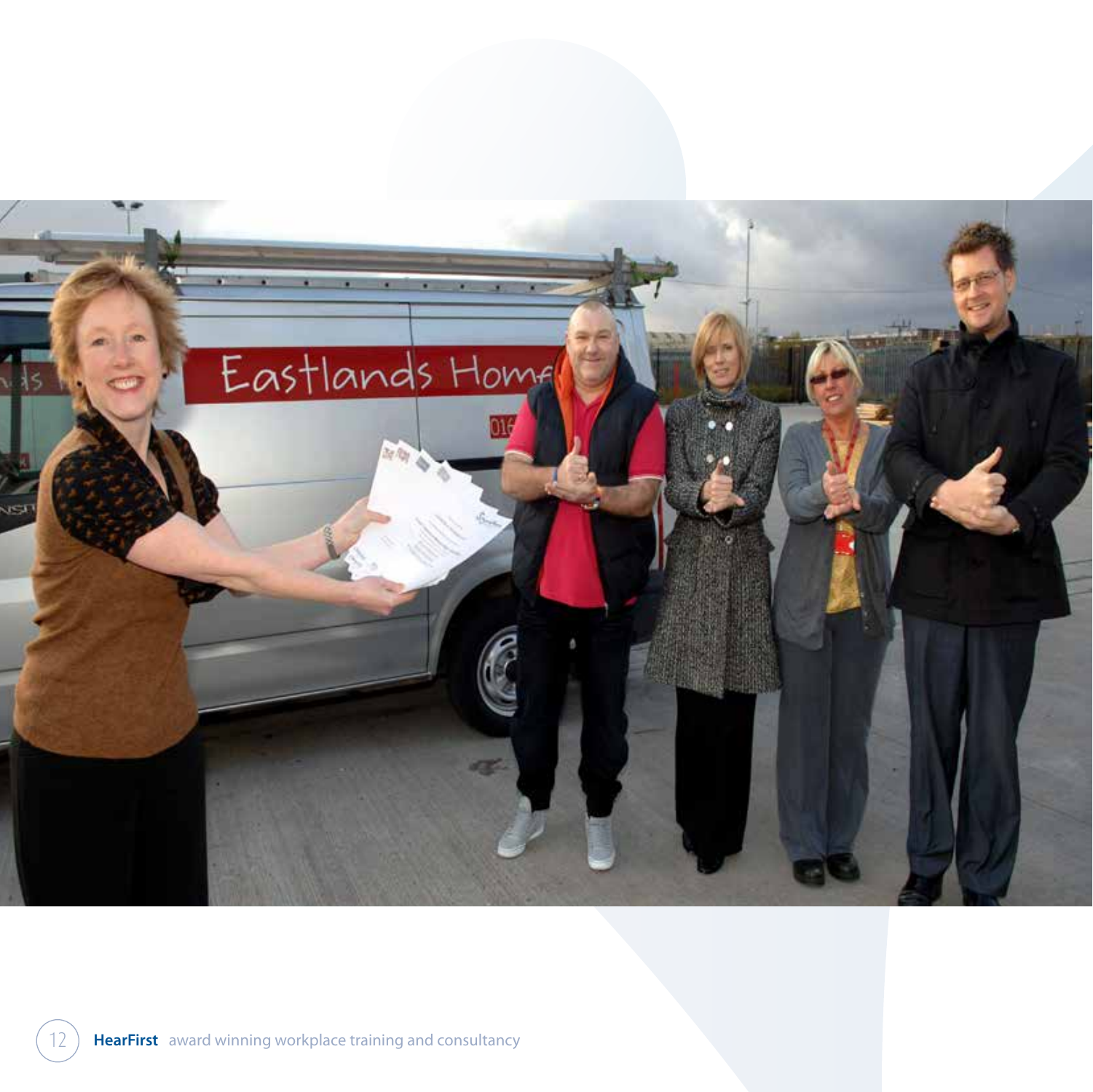## British Sign Language (BSL)

Understand and communicate better with your Deaf customers and clients. Gain an insight into Deaf culture. Choose from a variety of learning options to help you achieve the level of signing expertise you need e.g. basic meet and greet signs or more advanced conversations. All our tutors are D/deaf, mostly native BSL users or fully qualified in British Sign Language.

Our services include:

- Accredited courses: HearFirst is a registered Centre with the awarding body Signature for both Level 1 and Level 2 BSL qualifications.
- Full or half day certificated courses plus shorter bite sized sessions.
- Bespoke/tailored content e.g. improve communication with a Deaf colleague or learn signs specific to your area of work.
- Consultancy.
- Post course support.
- Present at workshops or other staff events.
- Free demonstration clips on You Tube.

# **1988**<br>Passed<br>Nink it is

**"I am really pleased that I have passed my BSL Level 1 exam and think it is great that Eastlands Homes invests in staff training to learn sign language. The signing has not only benefitted our work with residents but some of our Deaf members of staff who work within the maintenance department. Personally, I have also been able to help my five year old son who is learning the basics of sign language in school to sign, which is brilliant."** 

> Sandra Harrison Project Officer at Eastlands Homes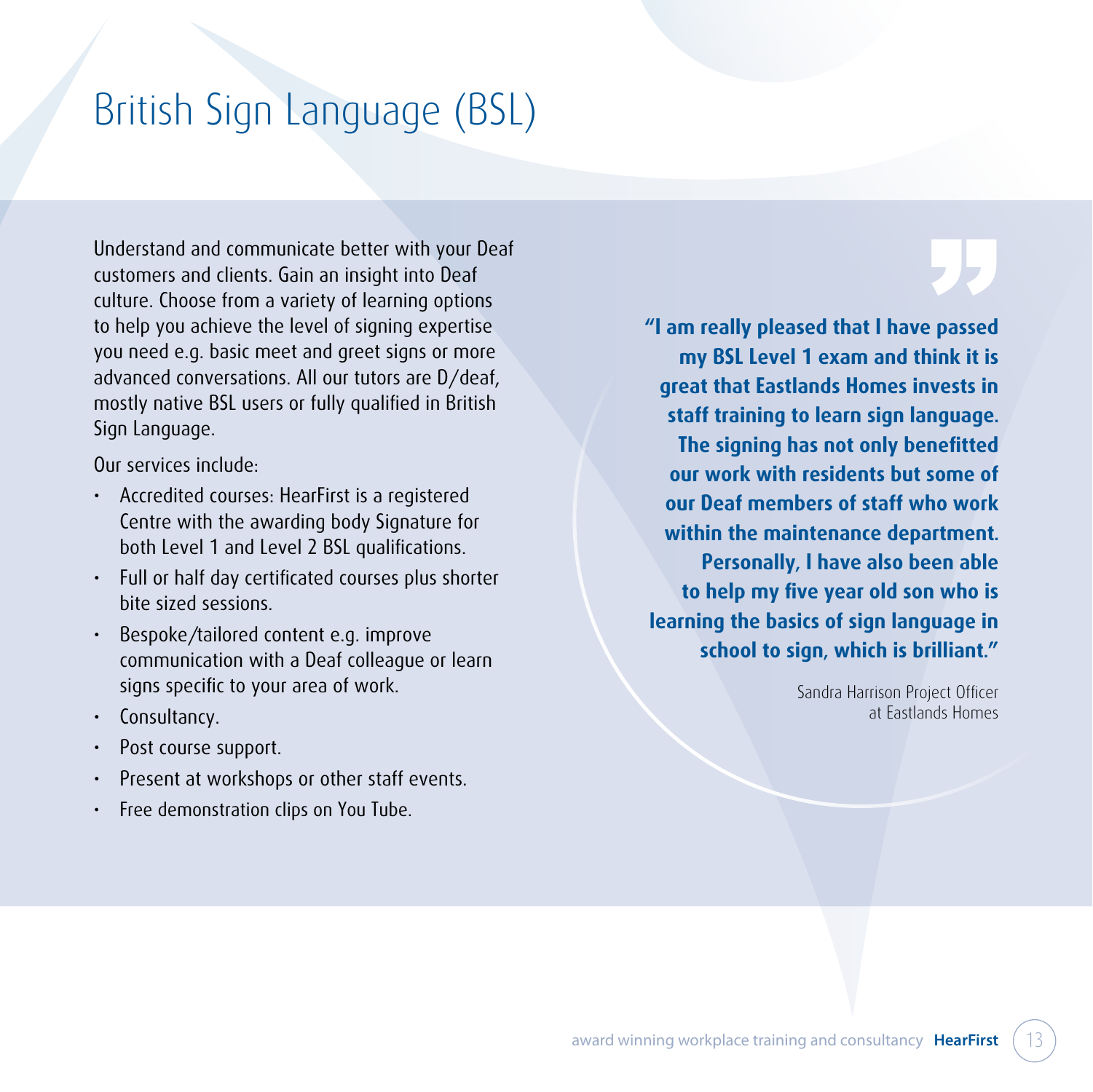## Fun Signing

# <u>U</u>

**Sign language helps to improve a child's communication skills but also teaches the children about issues such as deafness and disability and raises awareness of the different ways people communicate.** 

Gudrun Heatley, Head Teacher at Cravenwood Community Primary School, Manchester



These fun sessions are aimed at children and will raise awareness of alternative methods of communication. Good speech and language can also be developed by enjoying using signs with speech. Singing and signing are used to engage all children in these action packed sessions. For younger children we use puppets and props to reinforce the sign, word and meaning.

- Age appropriate sessions for children 0 to 16 years.
- Added information on deaf awareness can be included.
- Staff training is available where key word signing is being introduced to enhance general everyday communication.
- Post course support.
- Consultancy.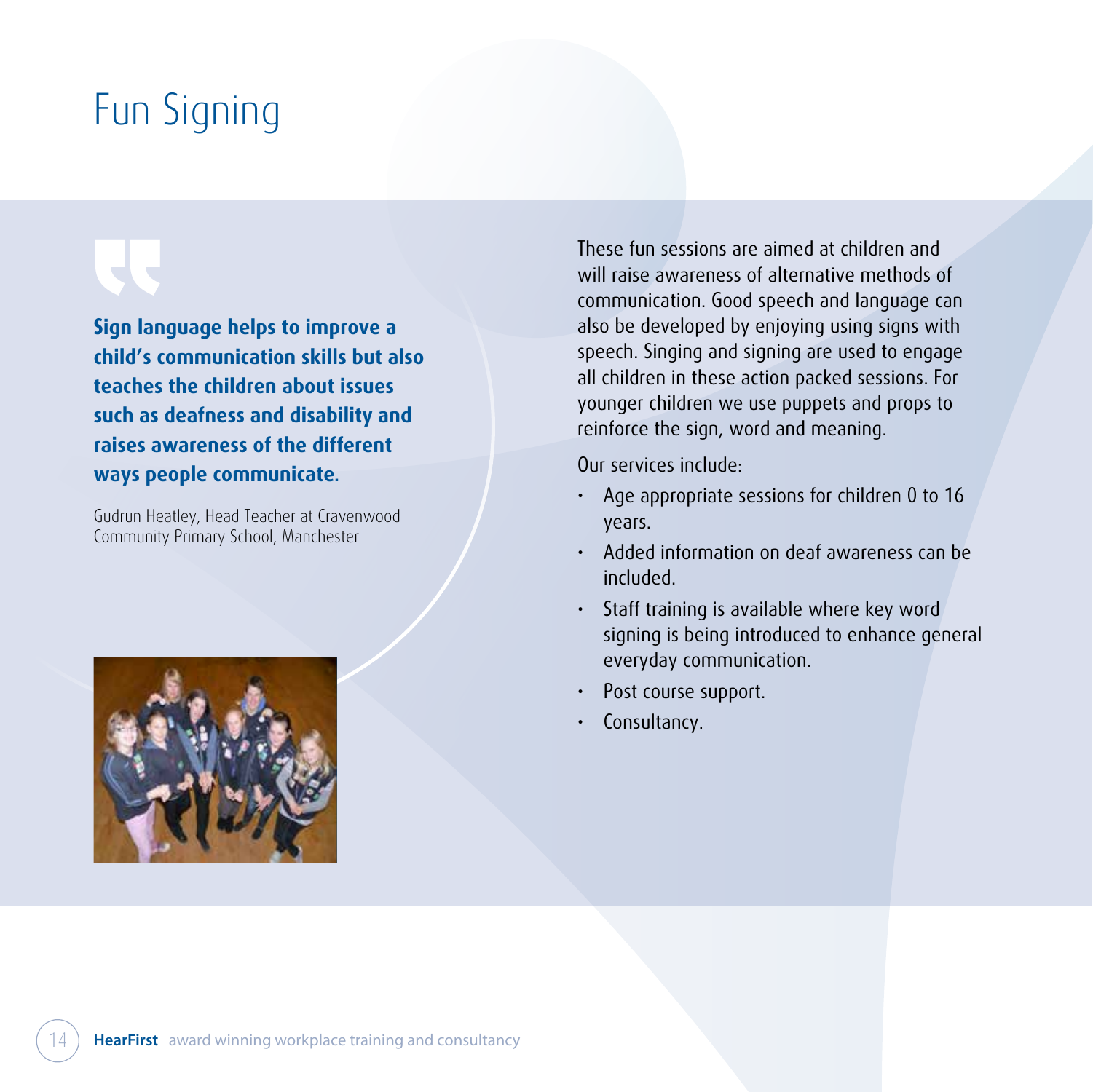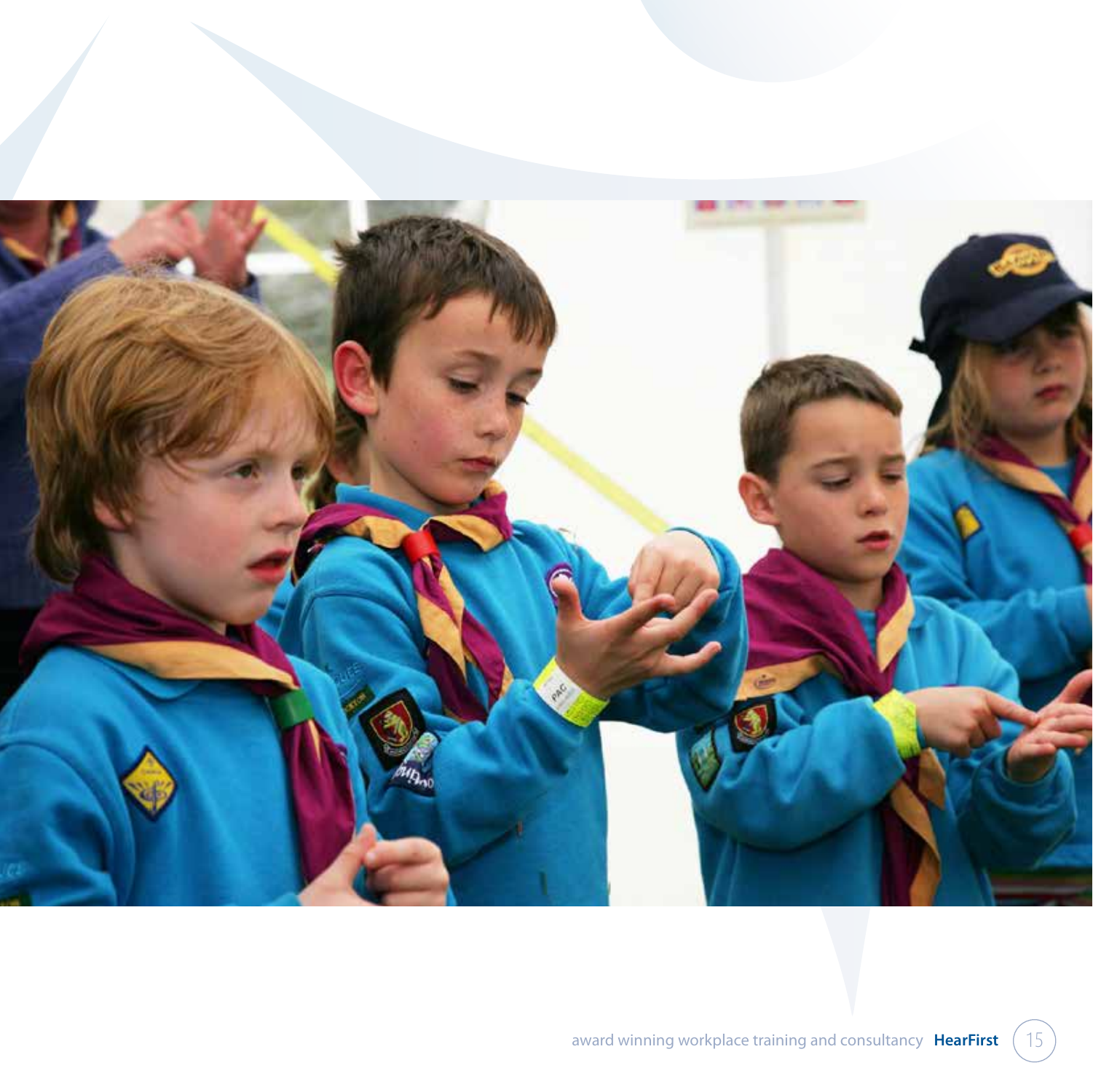### Deaf Awareness

## <u>U</u>

**The whole day was extremely useful and informative and was presented in an interesting, participatory way. I feel that it would be an excellent course for all frontline (reception) staff to attend as well as those interacting with deaf students. The trainers were very effective.**

Receptionist at Royal Veterinary College, Herts.



Explore the full range of deafness and the communication methods used. Gain confidence and skills to improve your communication with deaf and hard of hearing customers and colleagues. Learn how to provide a more inclusive environment and understand more about the equipment some deaf people use. All tutors on deaf awareness courses are D/deaf themselves.

- Accredited courses: HearFirst is a registered Centre with the awarding body Signature for the Level 1 Deaf Awareness and Communication qualification.
- Full day certificated training course or mix and match a shorter session with another training topic e.g. visual awareness.
- Bespoke/tailored content with optional focus on any aspects you need e.g. working with deaf colleagues.
- Post course support.
- Consultancy.
- Intranet resources e.g. information, quizzes and real life stories.
- Lively, focused content for internal newsletters.
- Present at workshops or other staff events.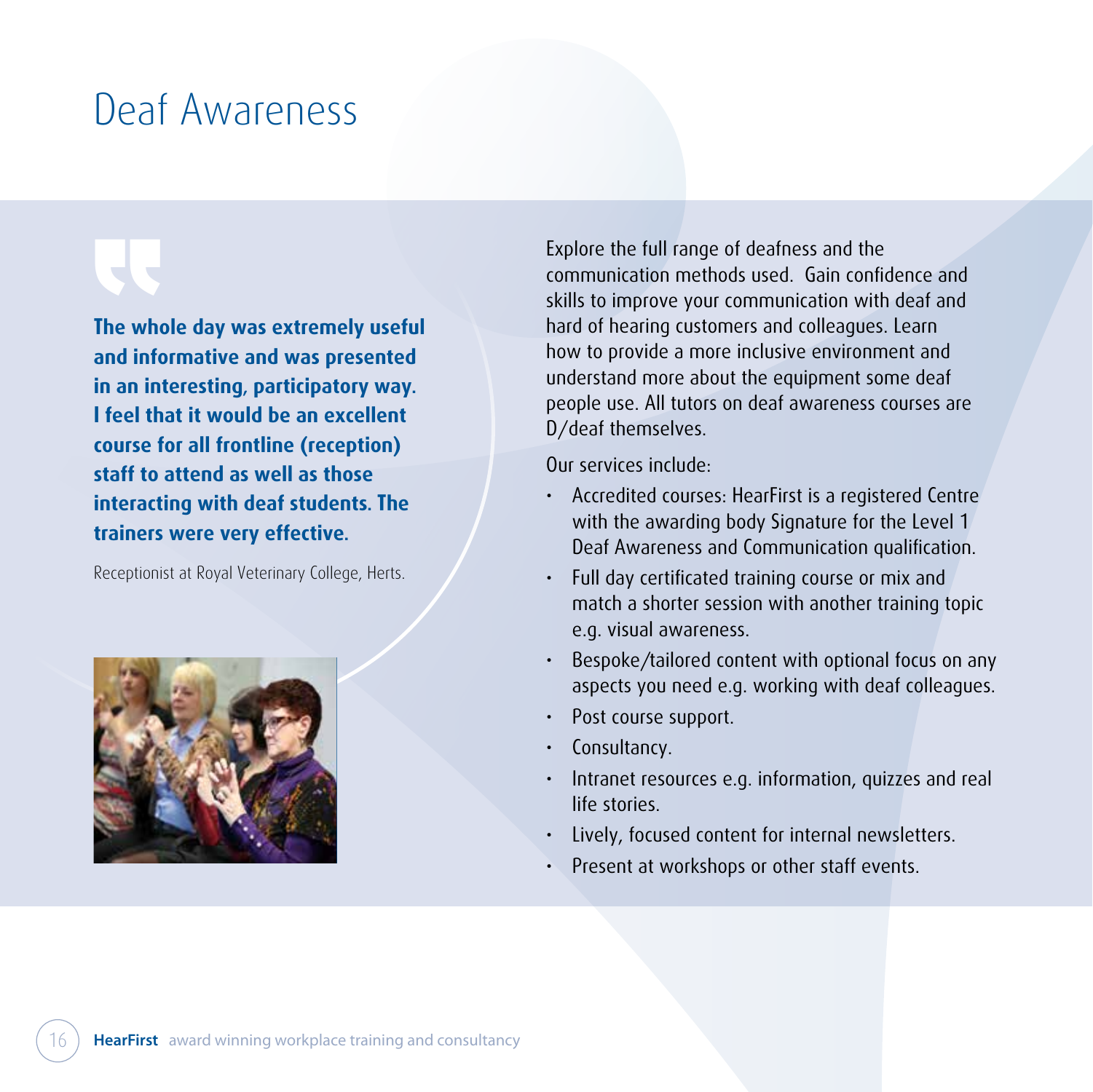#### Visual Awareness

Boost your understanding and confidence when working with blind and partially sighted people. Learn how to make your services accessible and how to work with or guide visually impaired people in an appropriate way. Discover what technology is available. Courses are delivered by visually impaired tutors who deliver serious topics using effective, real life examples and stimulating methods.

Our services include:

- Full day certificated training course or mix and match a shorter session with another training topic e.g. Equality and Diversity.
- Bespoke/ tailored content with optional focus on specific areas of need.
- Additional related training available e.g. Audio Description Training for Museums
- Consultancy.
- Post course support.
- Intranet resources e.g. information, quizzes and real life stories.
- Lively, focused content for internal newsletters.
- Holding online discussions.
- Present at workshops or other staff events.

## **Thanks for a brilliant training event. The feedback from everyone is<br>
The feedback from everyone is very positive. They especially felt at ease with Charlotte (tutor), her**

**life experiences brought it home to us how important it is to promote access and inclusion.**

Julie Wall, Head of Equality, Diversity and Human Rights, NHS Blackburn with Darwen.

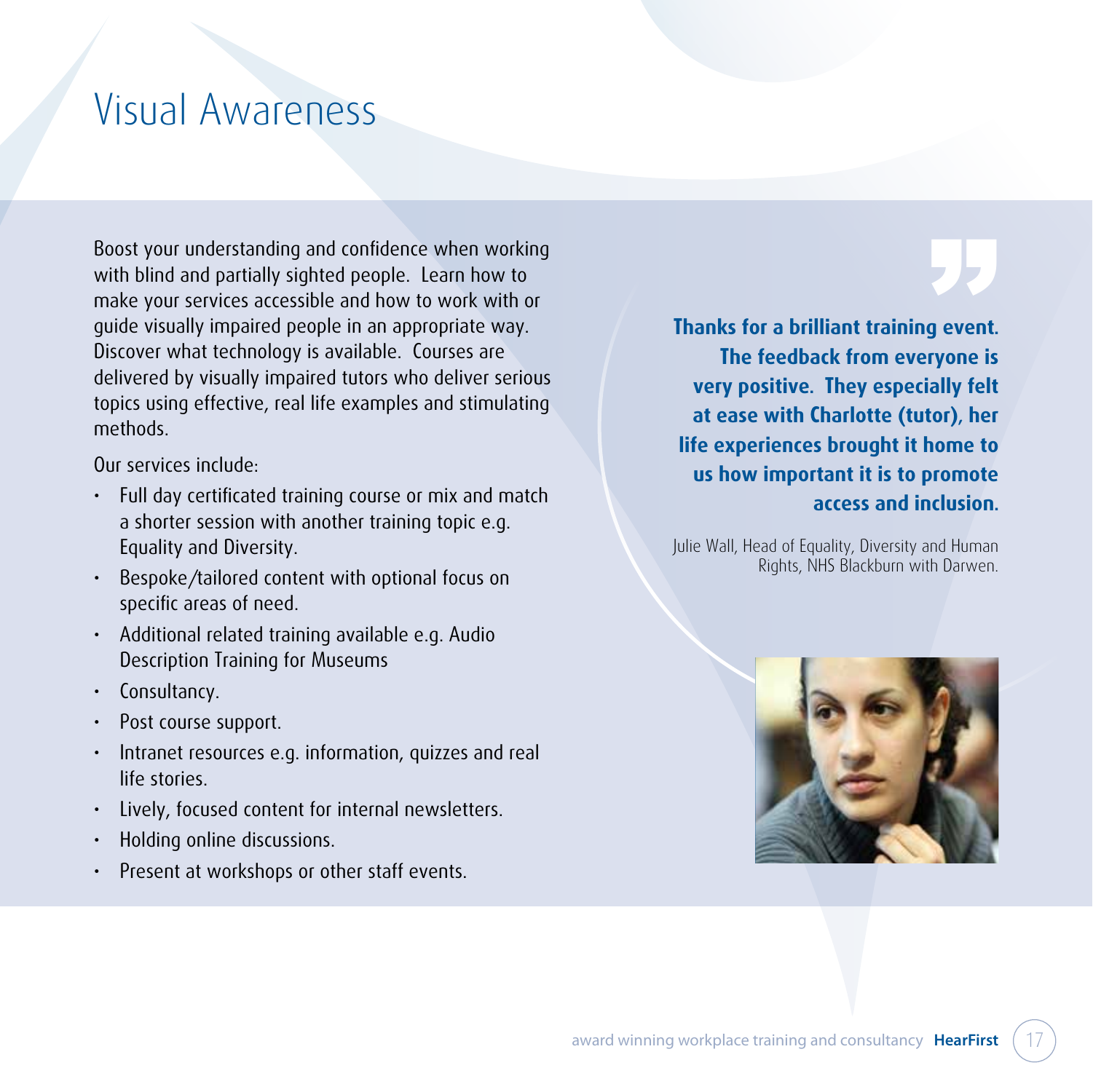#### Deafblind Awareness

# <u>U</u>

**The deafblind awareness training continues to be popular with our staff. We really value the effort HearFirst puts in to arranging a local deafblind guest speaker on the day. It's important for our staff to have overall knowledge but also an understanding of individual issues local deafblind people face.**

Jane Forrest, Workforce and Organisational Development Consultant (adults), Oldham Council



Gain an insight into all aspects of deafblindness e.g. age related deafblindness, people who are born deaf and blind and also people who are born with one sensory loss and then lose another. Every course has at least one deaf or blind tutor, who will help you understand and communicate better with people who have sight and hearing loss.

- Accredited courses: HearFirst is a registered Centre with the awarding body Signature for the Level 1 Deaf Awareness and Communication qualification.
- Full day certificated training course or mix and match a shorter session with another training topic e.g. disability equality.
- Guest speakers to share with you the ups and downs of everyday life as a deafblind person.
- Bespoke/tailored content with optional focus on any aspects you need.
- Post course support.
- Consultancy.
- Intranet resources e.g. information, quizzes and real life stories.
- Lively, focused content for internal newsletters.
- Present at workshops or other staff events.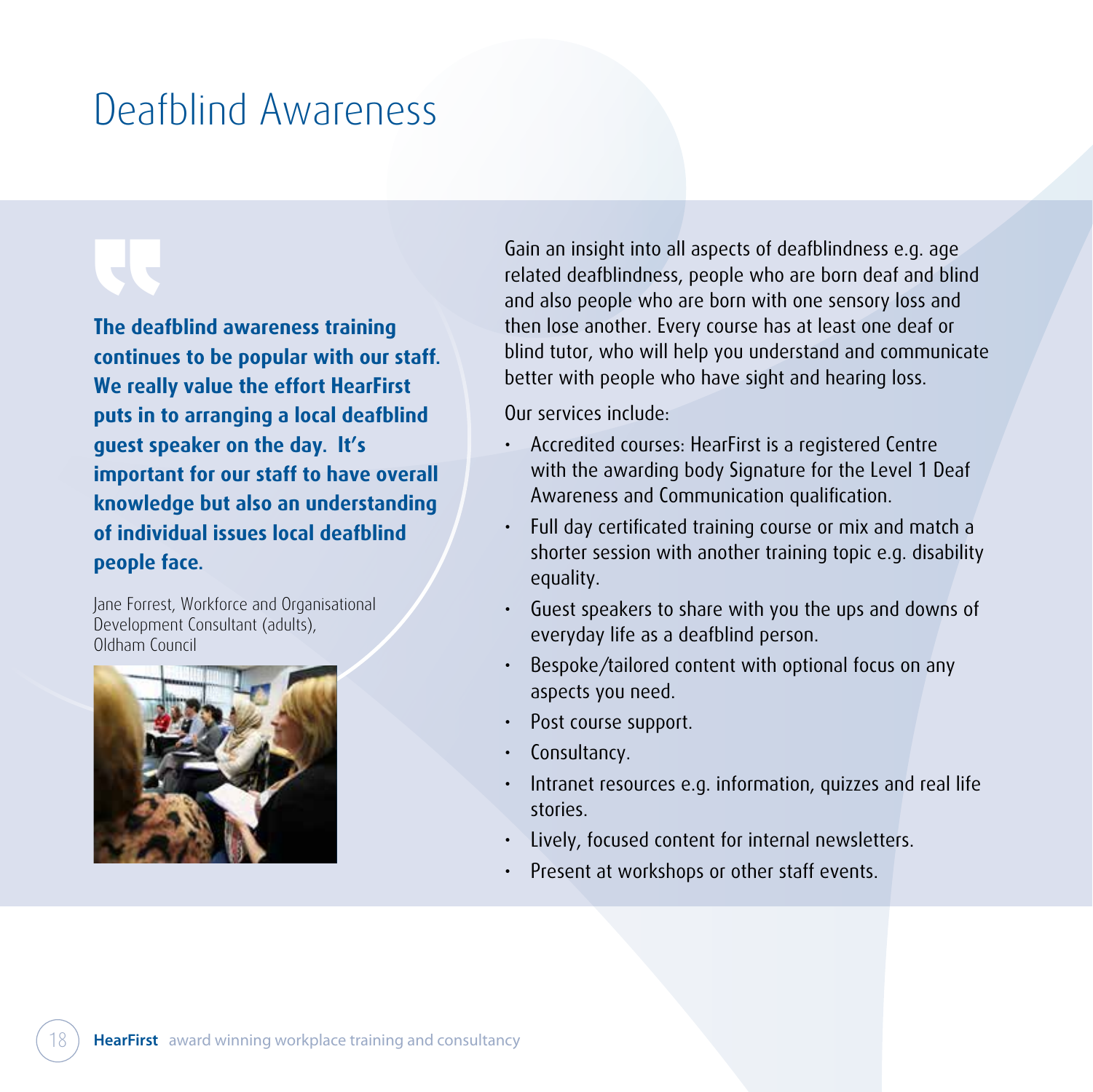#### Learning Makaton

Makaton is a language programme using signs and symbols to help people communicate. People with learning disabilities or communication difficulties may struggle to make themselves understood - and to understand others. This can provoke intense frustration, challenging behaviour and isolation, and act as a barrier to achievement. Makaton takes away that frustration and enables individuals to connect with other people and the world around them.

Our services include:

- Courses up to two days in duration.
- Post course support.
- Consultancy.
- Tutors registered, licensed and trained by the Makaton Charity.
- All course participants receive a study pack containing Makaton symbols, signs and a manual.
- Intranet resources e.g. information, quizzes and real life stories.
- Lively, focused content for internal newsletters.
- Present at workshops or other staff events.

# **The Search**<br>a lovely<br>of ideas

**An informative course with a lovely presenter who had plenty of ideas we could actually use. I understand much more now about the communication needs of the people I support and am looking forward to putting my new skills into practise tomorrow**

Support worker, Creative Support Ltd.

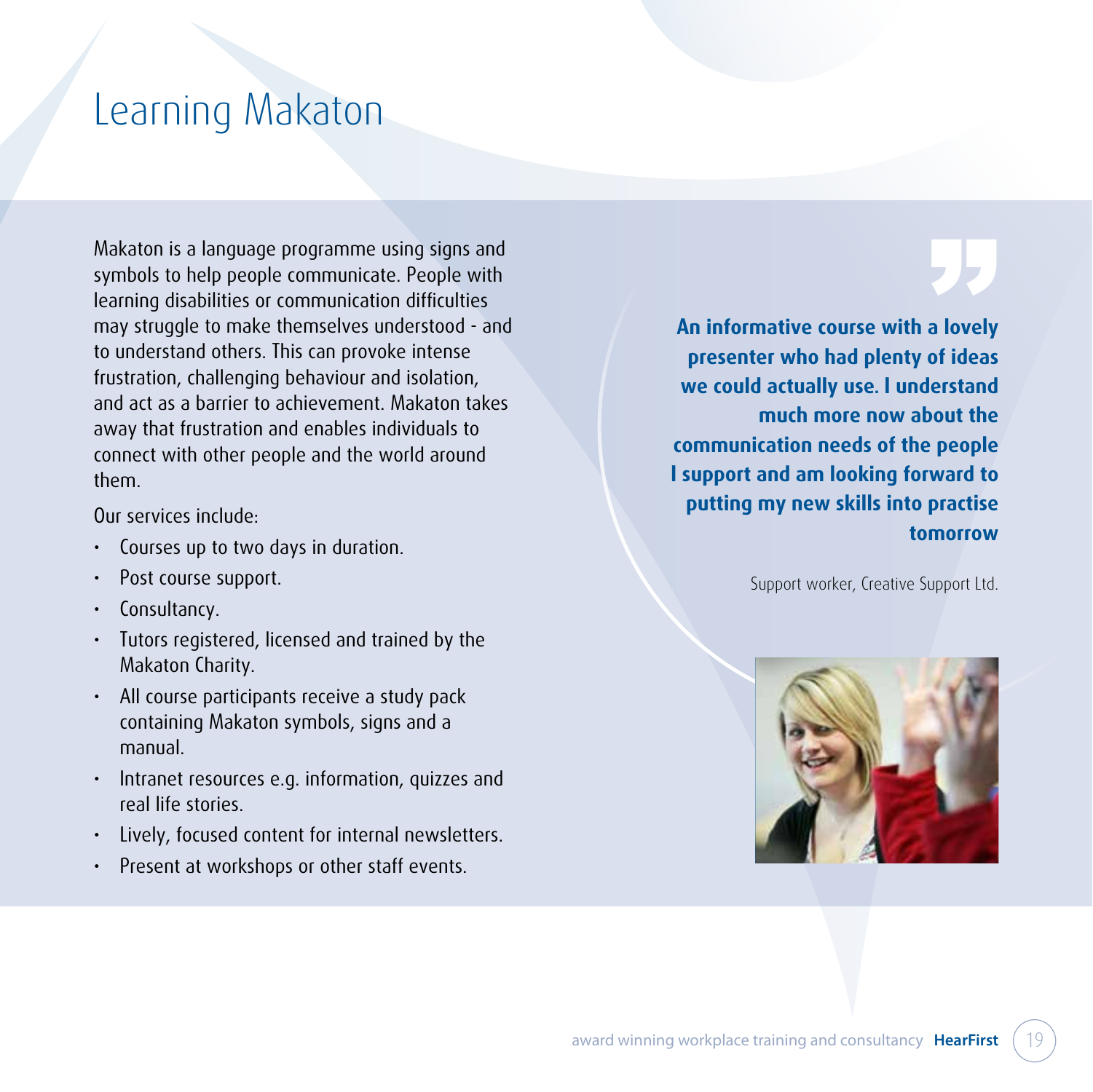### Mental Health Awareness

### **I've found I can manage changes better both at work and in life**  <u>U</u>

**events. I feel I can support staff more effectively as I'm better at managing my own mental health.** 

Course delegate 6 months after the 2 day course



1 in 4 people experience mental illness at some stage in their life. The courses covers causes, symptoms and treatments of common mental health problems. It's a first aid approach to mental illness. The training helps towards meeting requirements under the Workplace Wellbeing Charter. Employers also have duties under the Health and Safety at Work Act to control the risk of stress-related ill health arising from work activities.

- Two day mental health first aid course, full or half day face to face training pluse shorter bite-sized sessions.
- Bespoke and tailored training on specific aspects e.g. hoarding.
- Team Resilience Building (full day involving half day outdoor team activities).
- Post course support.
- Consultancy.
- Tutors registered, licensed and trained by Mental Health First Aid England.
- Intranet resources e.g. information, quizzes and real life stories.
- Lively, focused content for internal newsletters.
- Present at workshops or other staff events.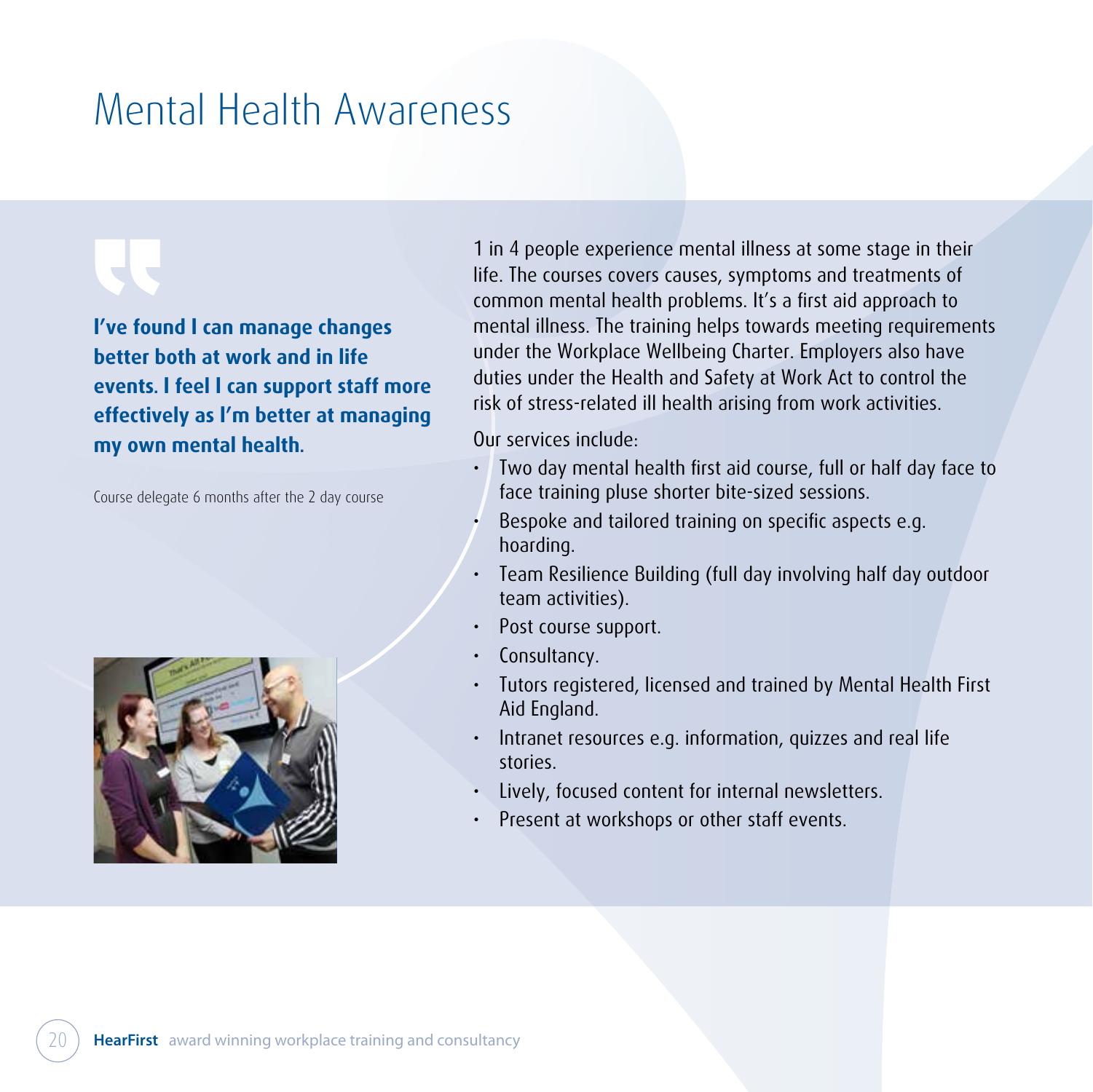#### Complex Rare Diseases

HearFirst was commissioned in 2009 by the Charity Alström Syndrome UK to develop and deliver awareness training for the rare disease, Alström Syndrome. We strip out medical jargon and ensure the training is easy to understand with maximum impact. The aim of the training is to equip the professionals around the person with skills and knowledge about the condition to enable a 'whole person' approach.

Our services include:

- Alström Syndrome Awareness Training one day course delivered on behalf of Alström Syndrome UK.
- Guest speaker to give a personal account of the issues they face with the condition.

We are able to use this proven and successful model to develop an awareness training course for other rare conditions and diseases:

- Tailored research and development of a training course to help raise the awareness and profile of specific rare diseases.
- Development of tutors training manuals for you to deliver the training yourself or we can use HearFirst tutors who can deliver the training in-house.

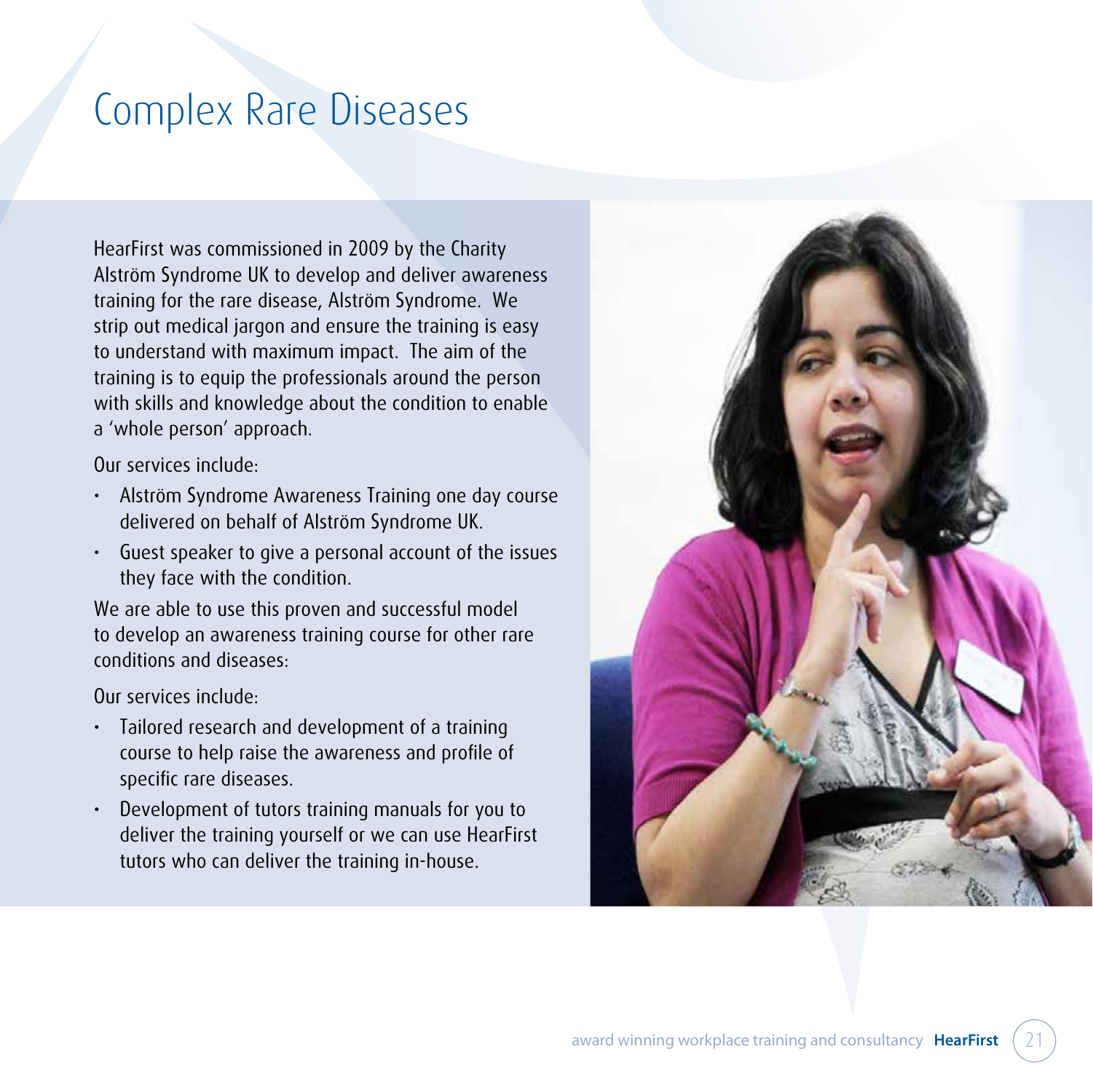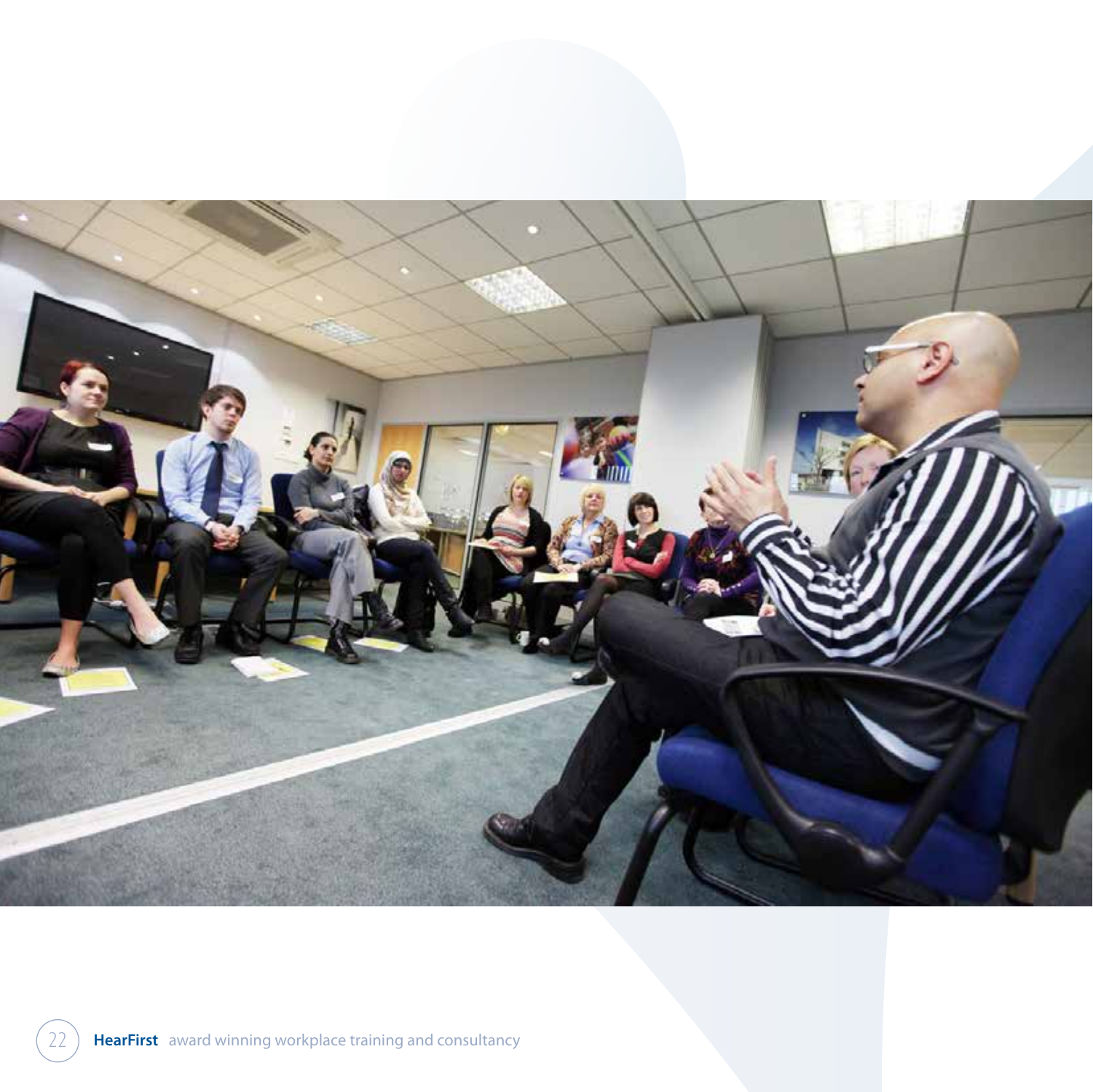### Why choose HearFirst?

- We work for you and deliver what you want to your timescales and budgets.
- We are specialists at using our knowledge and expertise to achieve specific targets and outcomes.
- We are a small niche organisation employing professionals, most of who happen to have a disability.
- The whole team is passionate and cares about outcomes.
- We have a strong inclusive ethos on all our training and in our materials.
- We are 100% reliable and do what we say.







**Be inspired and motivated to change what you do!**